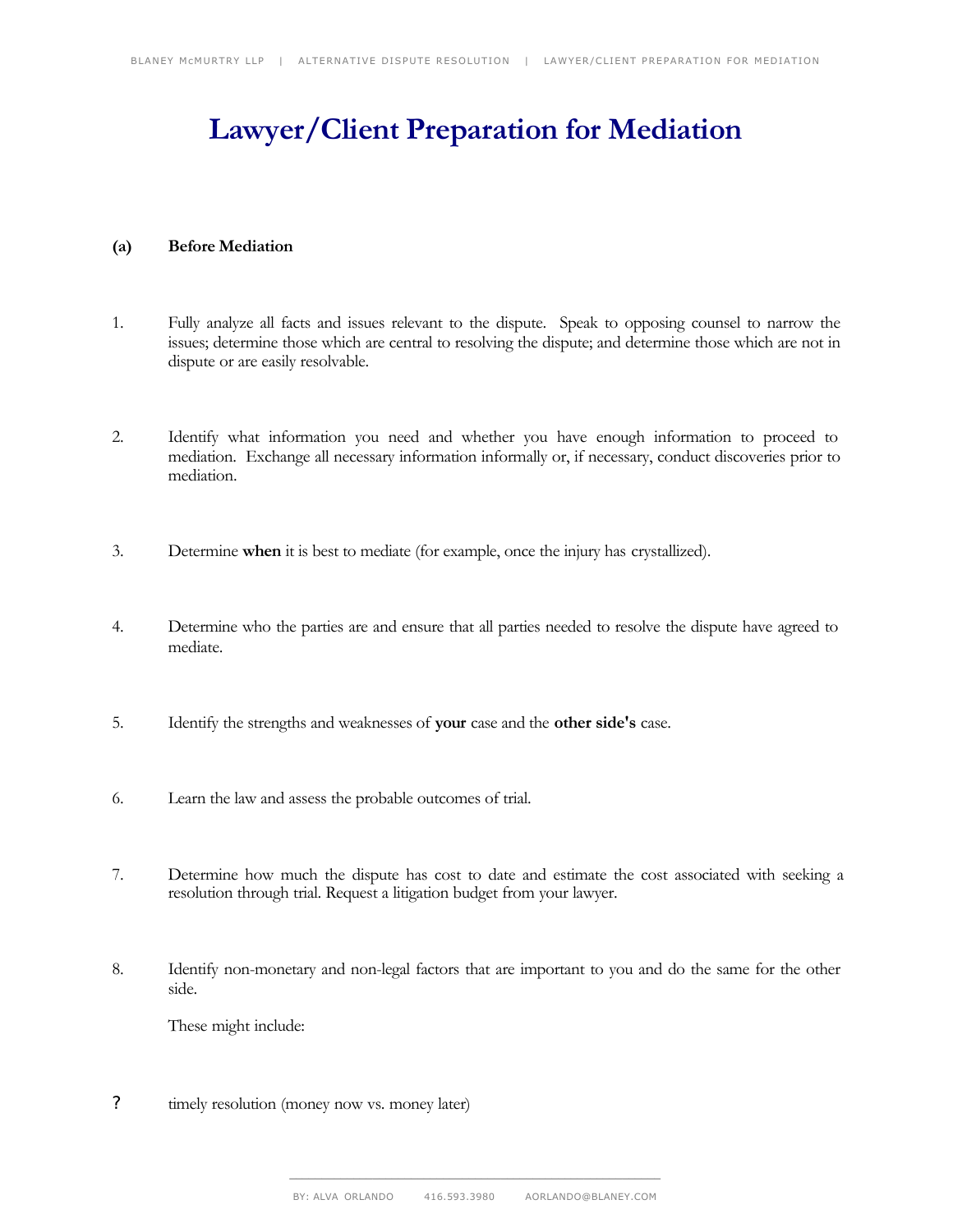- ? risk aversion and certainty (acknowledge that it is not unprofessional to pay a premium to avoid risk and achieve certainty)
- ? stress avoidance
- ? business concessions/interest in preserving relationship
- ? avoid high legal fees (not uncommon to pay premium for early resolution to avoid such fees; also recognize that winners of lawsuit only recover small percentage of fees, if any)
- ? avoiding publicity
- ? avoiding a bad precedent
- ? desire to save face
- ? one or more parties want an apology
- 9. Determine whether the parties have **common interests** which should be explored during the mediation. Ask yourself why resolution of the dispute is in the interests of both parties?
- 10. If possible, learn about the other side's level of risk-taking and negotiation style and that of their counsel. Have the parties had settlement discussions before and what were the possible barriers to settlement?
- 11. Obtain some information about the working style of the mediator (i.e., the process used, the role of counsel and clients, the mediator's style--facilitative vs. evaluative)
- 12. Generate a set of settlement options with your lawyer ranging from ideal to unsatisfactory.
- ? determine "bottom line" or what are unwilling to exceed for settlement
- ? limits of authority to settle
- ? try to anticipate the other side's settlement range
- ? strive for a "good" outcome, that is, one that is fair, wise, efficient, enduring, and implementable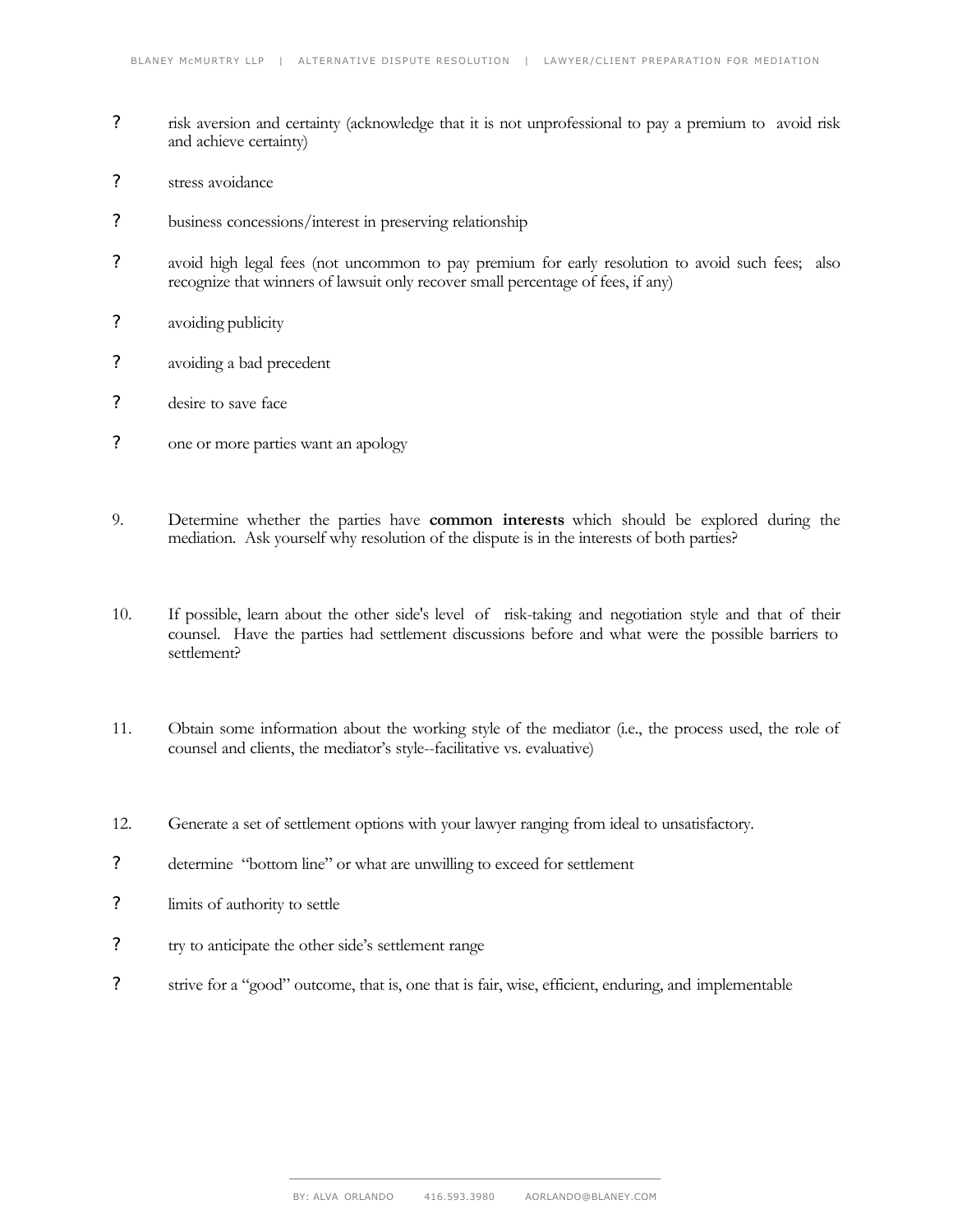- 13. Explore your BATNA (best alternative to a negotiated settlement)
- ? explore and evaluate your options if a settlement is not reached
- ? seek a settlement that is at least as good, if not better, than your BATNA
- 14. Prepare a mediation brief or summary.
- 15. Review the Agreement to Mediate with your lawyer to ensure it serves your interests.
- 16. Decide whether your lawyer will attend mediation with you and if so, what role each of you will play at mediation.
- 17. Prepare (or have your lawyer prepare) an opening statement setting out the facts, law, and interests.

## **(b) During Mediation**

**(i) Types of Client Representation in Mediation**

Lawyers can play different roles during a mediation, depending on their client's instructions. Prior to the mediation session, you should determine with your lawyer:

- ? whether your lawyer will be present during the mediation session
- ? how active a role each of you will play at the mediation

The roles for counsel in mediation include:

- ? **Outside Advisor** Parties may attend mediation without counsel. In this case, counsel must protect the client's interests by providing legal advice before and after the mediation, and specifically, prior to signing minutes of settlement.
- ? **Silent Advisor** Counsel may attend mediation in the role of a "silent advisor." The lawyer's purpose is to monitor the proceedings, ensure the client's legal rights are protected, and advise the client during breaks concerning any matters that arose during the mediation.
- ? **Team Member** Counsel takes an active role in the mediation, by focusing on the legal issues and participating in any discussions as a member of the client's "team."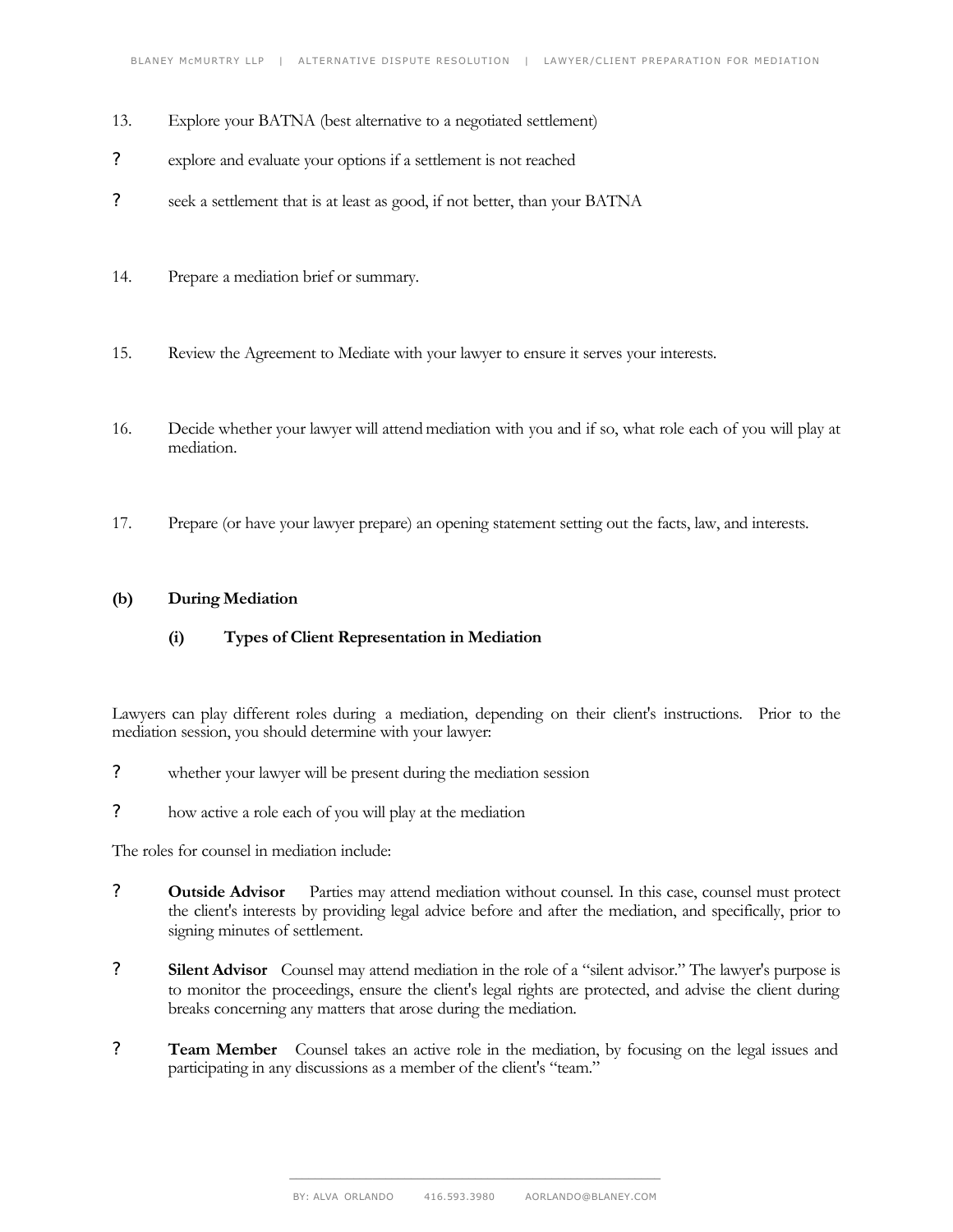? **Dominant Player** Counsel acts as the dominant or sole participant in mediation. This is important when there is a power imbalance between the parties or your client cannot express him/herself clearly or effectively. This type of client representation places a considerable ethical and professional obligation on the lawyer, who must communicate with their clients, understand their perspective, advocate on their behalf, and ensure that their needs are being addressed throughout the mediation process.

#### **(ii) Traditional versus Mediation Advocacy**

Effective mediation advocacy requires a "shift" in attitude and approach from a competitive, adversarial frame to a more co-operative and collaborative one. Here are some tips on how to create an atmosphere which is conducive to obtaining settlements in mediation:

- ? Promote a conciliatory approach; foster a spirit of co-operation. Think of the opening statement as tone-setting for a problem-solving exercise and deliver it accordingly. For example, express your commitment to use mediation to settle the matter today, if possible. Thank the other side for agreeing to participate or for having suggested mediation.
- ? You need to persuade the other side to listen to you, therefore, treat them with courtesy and respect and set a positive tone. An approach geared to impeaching the character/credibility of the other parties will probably be counter-productive. Concentrate on describing the other side's behaviours and actions and their impacts on your client. Avoid personal attacks or generalizations about the other side's personality or deficiencies. Be hard on the problem but soft on the people.
- ? Be aware of your language. Avoid threats and generally aggressive statements. Avoid using words more appropriate to a trial context, such as "plaintiff," "defendant," and "position." Remember that the parties are participating in the process and may not understand legal jargon. Try to translate terms that people without legal training may not understand.
- ? When asking questions to clarify or obtain more information, remember to use open-ended questions, for example, "Tell me more about..." Use a non-threatening tone of voice and avoid framing questions as demands or accusations (reserve cross-examination for adversarial processes).
- ? Attempt to understand and acknowledge the other side's position (and strengths) even though you may not agree with it.
- ? Remember that you are trying to persuade the other party, their representatives and counsel and not the mediator, therefore speak directly to them.
- ? Try to focus on other underlying interests of the parties in addition to legal interests (and in particular- on common interests). Avoid extensive reference to legal authorities unless you need to convince the other side of the strength of your legal position.
- ? If there are clear and obvious weaknesses in your legal case, acknowledge them before the other side does so.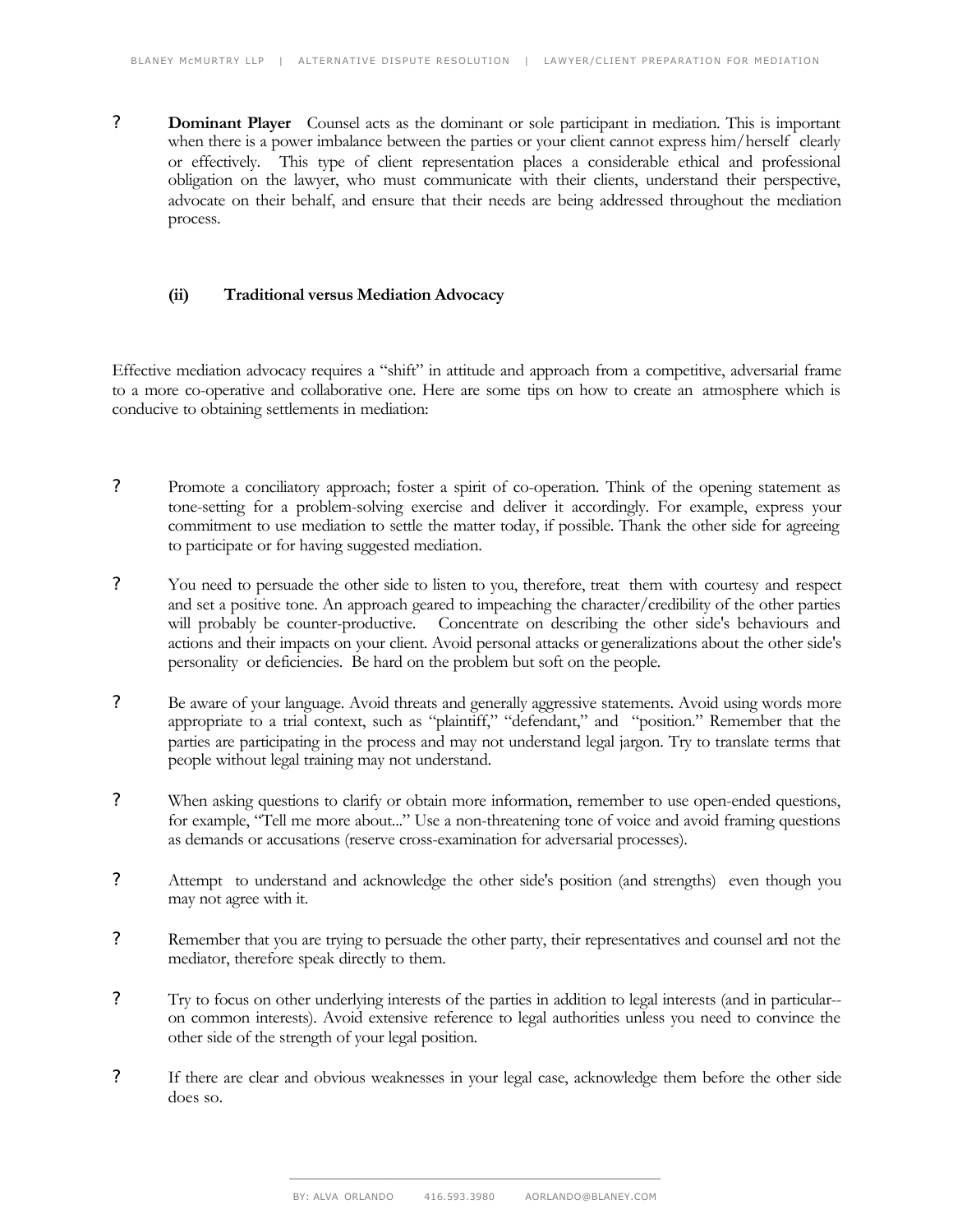? Don't underestimate the value of an apology or an acknowledgment of wrongdoing. An early acknowledgment of error, contributory fault, or an apology on issues that you do not need to hold out on can go a long way.

#### **(c) After Mediation**

# **(i) De-briefing**

If the mediation ended with no agreement or a partial agreement, counsel and client should analyze the session, in terms of the discussions which took place, and develop strategies toward resolution of the dispute. Factors to consider include: acquiring expert opinions on issues remaining in dispute; considering settlement options raised in mediation but not adopted; whether holding further mediation sessions is likely to be fruitful; and the advantages and disadvantages of using other dispute resolution processes, including preparing for trial.

# **(ii) Drafting the Settlement Agreement**

Considerations to be examined by counsel and parties when preparing a written record of a negotiated settlement include:

- 1. Who does the drafting?
- ? the parties
- ? the mediator
- ? the lawyer(s) for the party or parties
- 2. When should the agreement be drafted?
- ? during joint sessions with direct input from the parties
- ? after or between joint sessions
- ? at the end of the mediation session
- ? after the parties have had a chance to consult with their lawyers
- 3. What form should the settlement document take?
- ? an informal memorandum of understanding (useful for addressing non-legal issues or if parties seek tentative agreement to allow them to get legal advice)
- ? a formal legal contract which addresses rights and responsibilities of parties to each other and is enforceable under law.
- 4. Other considerations: